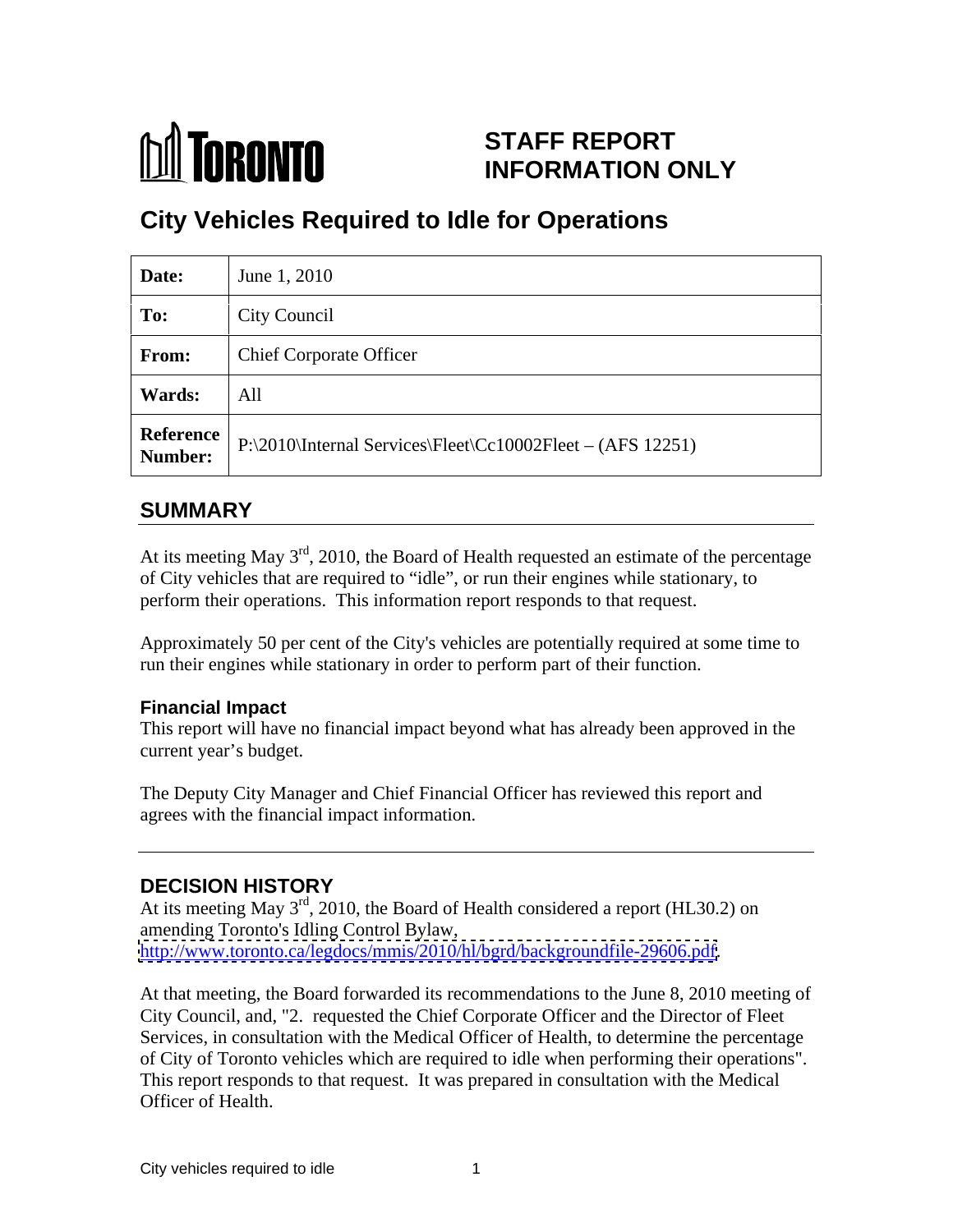### **ISSUE BACKGROUND**

Vehicles emit pollutants that cause climate change, create smog and contribute to adverse health effects. Idling vehicles unnecessarily also causes these emissions.

The City of Toronto is reducing emissions from the City's fleet vehicles through the comprehensive Green Fleet Plan 2008-2011. A previous report to the Board of Health described Fleet Services' anti-idling efforts for light-, medium- and heavy-duty City vehicles. <http://www.toronto.ca/legdocs/mmis/2010/hl/bgrd/backgroundfile-29606.pdf>

In addition, since 2007 the City of Toronto's Idle-Free Policy has required staff to shut their vehicle off if idling more than ten seconds.<http://www.toronto.ca/fleet/idle-free.htm>

### **COMMENTS**

In many City vehicles, there is no reason to run the engine while the vehicle is stationary. To do so would be unnecessarily idling the vehicle, wasting fuel and emitting preventable greenhouse gases and smog pollutants. Other City vehicles are occasionally required to run their engines while stationary to perform their operations. While it appears they are

idling unnecessarily, they are actually performing a necessary function and not "idle".<br>Fleet Services analysed the City's on-road vehicles to determine if they are required to idle in order to perform their operations. The analysis considered the following factors: Division using the vehicle, type of vehicle, vehicle application, model year, advanced emission-control equipment and idle-free technology that has been purchased. Fleet Services estimates that approximately 50 per cent of the City's on-road vehicles are potentially required to run their engine while stationary to perform a necessary function (Attachment 1). This number increases to 55% if EMS and Fire vehicles are included.

For instance, garbage and recycling trucks must run the engine while stationary to pack the waste. All light- and heavy-duty diesel trucks purchased since 2007 are required to have additional pollution-control equipment called a diesel particulate filter (DPF). These vehicles are occasionally required to perform a DPF "burn" while stationary to regenerate the device. While it appears they are idling, they are performing the necessary job of regenerating the pollution-control equipment so that it functions properly.

Where possible, the City is reducing the need to run the engine on stationary vehicles. Aerial tower trucks must run the engine to allow staff to move the bucket and complete their work. In 2009, the City addressed this issue by starting to purchase hybrid aerial tower trucks that can move the bucket without running the engine. In 2009, the City started to purchase pickup trucks for Transportation Services and other Divisions that can operate safety lights without running the engine to ensure the safety of staff working near the road and to reduce idling.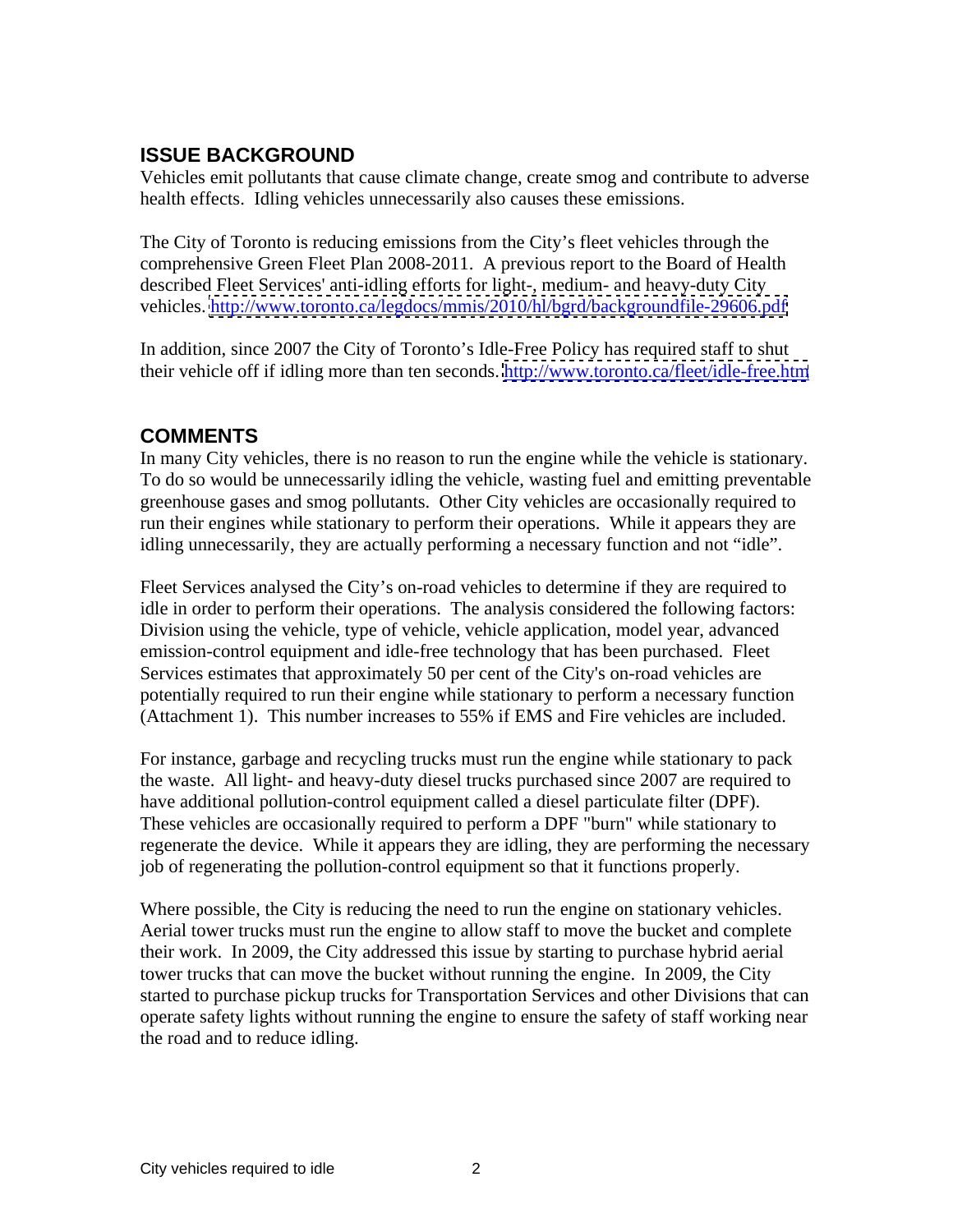There are many examples of vehicles that must run their engines at some time while stationary. However, even these vehicles are capable of unnecessary idling at other times, and should be shut down by staff when possible, in accordance with the City's ten-second Idle-Free Policy.

#### **CONTACT**

Sarah Gingrich Gerry Pietschmann, P.Eng. Business Development & Improvement Analyst Director Fleet Services Fleet Services Tel: 416 392-4397 Tel: 416 392-1034 Fax: 416 392-7301 Fax: 416 392-7301 sgingri@toronto.ca examples and separate services and services and services and services and services and services  $g$  pietsc@toronto.ca

 $\overline{\phantom{a}}$  , we can assume that the contract of  $\overline{\phantom{a}}$  , we can assume that the contract of  $\overline{\phantom{a}}$ 

#### **SIGNATURE**

Bruce Bowes, P.Eng. Chief Corporate Officer

#### **ATTACHMENTS**

Attachment 1 - On-road vehicles that must idle to perform operations.